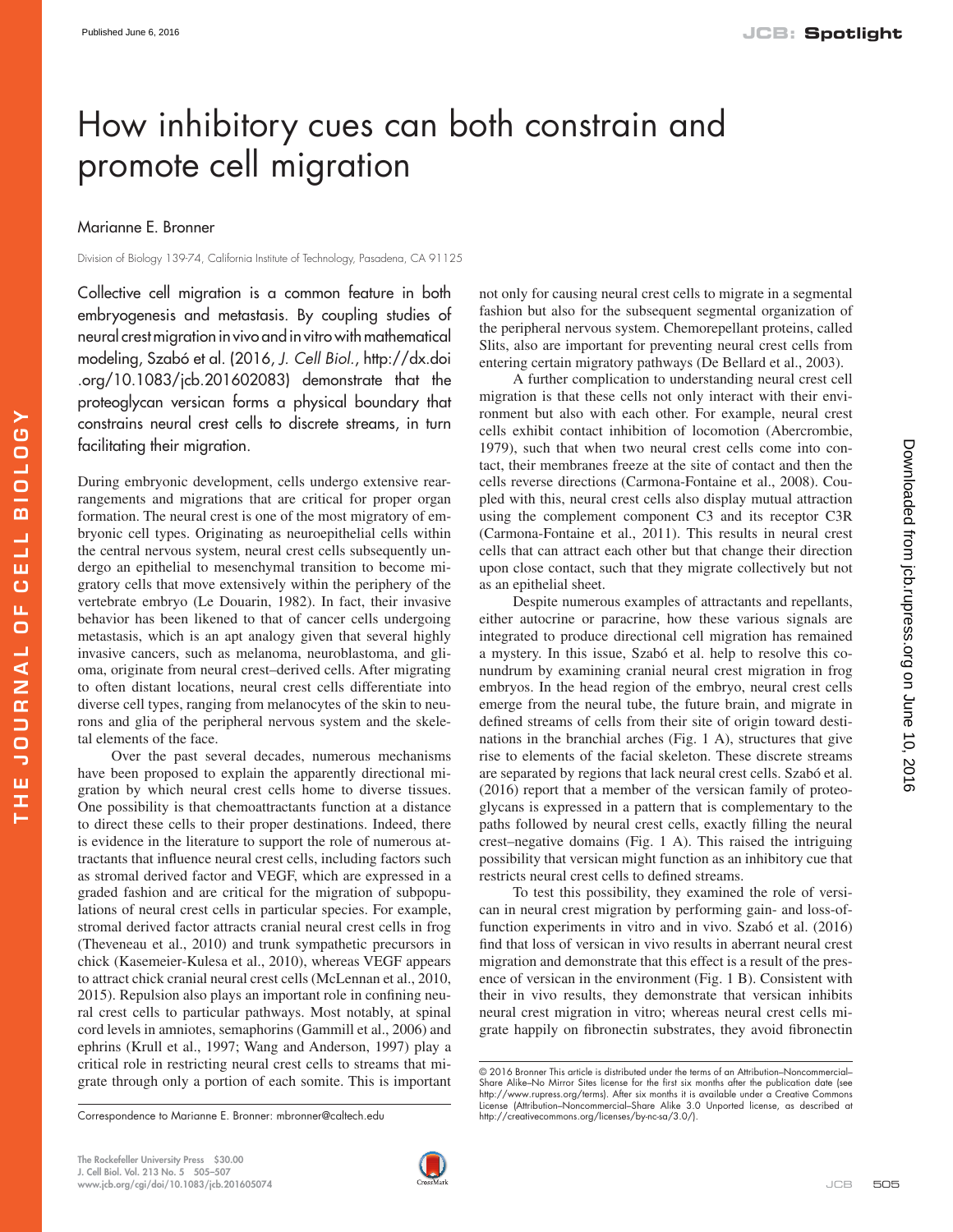

<span id="page-1-7"></span>Figure 1. Versican borders neural crest streams and helps facilitate migration. (A) A schematic diagram of the head of a frog embryo viewed from the side, showing migrating cranial neural crest cells (green) that emerge from dorsal neural tube (top) and migrate in streams ventrally toward the branchial arches. Anterior is to the left and posterior to the right. The proteoglycan versican (purple) is expressed in a pattern that is complementary to the neural crest streams. (B) After knockdown of versican, the neural crest cells (green) fail to migrate efficiently. (C) When neural crest cells are grown on permissive substrates and exposed to a gradient of chemoattractant (yellow), they migrate downward toward the source of attractant. (D) However, when an inhibitory molecule like versican (purple) borders the neural crest migratory stream, the neural crest stream progresses downward faster and more efficiently. Thus, optimal migration involves a combination of chemoattraction, coattraction, and contact inhibition of locomotion together with confinement of the stream by inhibitory cues like versican.

plus versican substrates. Together, these results suggest that versican forms boundaries between streams of neural crest cells that confine the cells to individual streams within the versicannegative region. Essentially, the results suggest that versican forms a border that restricts available neural crest migratory paths to discrete regions, much as barriers on the freeway confine traffic to designated lanes.

To further test the idea that spatial confinement facilitates and enhances migration, [Szabó et al. \(2016\)](#page-2-5) turned to a computational approach. Using a mathematical model that combines contact inhibition of locomotion, coattraction, and confinement, they demonstrate that imposing boundaries on cells that exhibit both contact inhibition of locomotion and coattraction leads to more rapid and efficient migration of the neural crest streams, resulting in optimal directional collective migration [\(Fig. 1, C](#page-1-7) [and D\)](#page-1-7). Importantly, this also helps to explain scaling of the migratory streams that occurs between species. Across vertebrates, there are marked differences in the numbers of migrating neural crest cells within a particular stream. The model proposed by [Szabó et al. \(2016\)](#page-2-5) shows that persistence of migration varies with the width of the stream and that width is optimized based on the numbers of migrating neural crest cells. Thus, there is an optimal confinement width for a particular cell number.

Collectively, the data suggest that cell confinement plays an important role in promoting collective cell migration. [Szabó](#page-2-5) [et al. \(2016\)](#page-2-5) identify versican as one example of such an inhibitory molecule. Other examples, like ephrins and semaphorins, may function in a similar manner in other contexts. These experiments nicely resolve the apparent discrepancy in the literature regarding how a repulsive molecule like versican can act as a repellant and yet be important for promoting efficient forward migration. Moreover, the work highlights the importance of confining cells to particular streams to facilitate their effective movement; although neural crest cells are inherently highly migratory, they generally lack directionality of migration. This study demonstrates that confining these cells to streams promotes their forward and directional movement.

**Acknowledgments**

I thank Paige O'Connell for drawing Fig. 1.

Work in the Bronner laboratory is supported by National Institutes of Health grants DE024157 and HD037105.

The author declares no conflicting financial interests.

Submitted: 19 May 2016 Accepted: 20 May 2016

## **References**

- <span id="page-1-4"></span>Abercrombie, M. 1979. Contact inhibition and malignancy. *Nature.* 281:259– 262. <http://dx.doi.org/10.1038/281259a0>
- <span id="page-1-5"></span>Carmona-Fontaine, C., H.K. Matthews, S. Kuriyama, M. Moreno, G.A. Dunn, M. Parsons, C.D. Stern, and R. Mayor. 2008. Contact inhibition of locomotion in vivo controls neural crest directional migration. *Nature.* 456:957–961. <http://dx.doi.org/10.1038/nature07441>
- <span id="page-1-6"></span>Carmona-Fontaine, C., E. Theveneau, A. Tzekou, M. Tada, M. Woods, K.M. Page, M. Parsons, J.D. Lambris, and R. Mayor. 2011. Complement fragment C3a controls mutual cell attraction during collective cell migration. *Dev. Cell.* 21:1026–1037. [http://dx.doi.org/10.1016/j.devcel](http://dx.doi.org/10.1016/j.devcel.2011.10.012) [.2011.10.012](http://dx.doi.org/10.1016/j.devcel.2011.10.012)
- <span id="page-1-3"></span>De Bellard, M.E., Y. Rao, and M. Bronner-Fraser. 2003. Dual function of Slit2 in repulsion and enhanced migration of trunk, but not vagal, neural crest cells. *J. Cell Biol.* 162:269–279.<http://dx.doi.org/10.1083/jcb.200301041>
- <span id="page-1-1"></span>Gammill, L.S., C. Gonzalez, C. Gu, and M. Bronner-Fraser. 2006. Guidance of trunk neural crest migration requires neuropilin 2/semaphorin 3F signaling. *Development.* 133:99–106. [http://dx.doi.org/10.1242/dev](http://dx.doi.org/10.1242/dev.02187) [.02187](http://dx.doi.org/10.1242/dev.02187)
- <span id="page-1-0"></span>Kasemeier-Kulesa, J.C., R. McLennan, M.H. Romine, P.M. Kulesa, and F. Lefcort. 2010. CXCR4 controls ventral migration of sympathetic precursor cells. *J. Neurosci.* 30:13078–13088. [http://dx.doi.org/10.1523](http://dx.doi.org/10.1523/JNEUROSCI.0892-10.2010) [/JNEUROSCI.0892-10.2010](http://dx.doi.org/10.1523/JNEUROSCI.0892-10.2010)
- <span id="page-1-2"></span>Krull, C.E., R. Lansford, N.W. Gale, A. Collazo, C. Marcelle, G.D. Yancopoulos, S.E. Fraser, and M. Bronner-Fraser. 1997. Interactions of Eph-related receptors and ligands confer rostrocaudal pattern to trunk neural crest migration. *Curr. Biol.* 7:571–580. [http://dx.doi.org/10.1016/S0960](http://dx.doi.org/10.1016/S0960-9822(06)00256-9) [-9822\(06\)00256-9](http://dx.doi.org/10.1016/S0960-9822(06)00256-9)